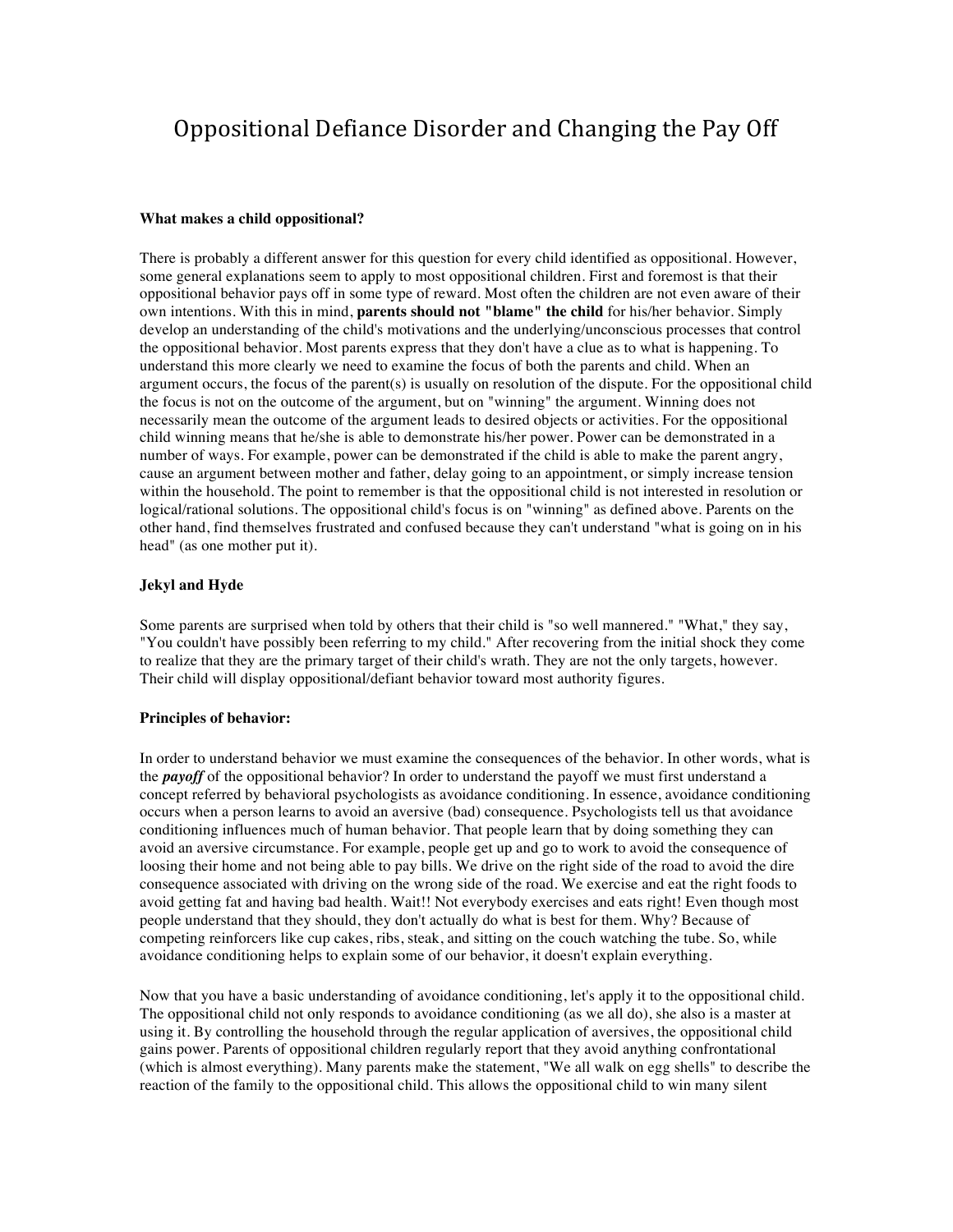victories. Parents become wary to confront the child. As a result, the child may be allowed to stretch limits and occasionally break rules.

To complete our understanding of the dynamics of the oppositional child we must again look to behavioral psychology and the concept of intermittent reinforcement. Intermittent reinforcement, as the name implies, is reinforcement (rewards) which occurs on an intermittent or irregular basis, not every time the behavior occurs. Research clearly shows that the use of intermittent reinforcement is a powerful tool in establishing a behavioral response. Psychologists are not the only people who understand this principle, just look a the gambling industry. All games of chance use this principle to entice patrons to spend their hard earned dollars. With this in mind, we can now understand why the oppositional behavior doesn't have to payoff every time, every once and awhile is enough.

#### **Changing the oppositional behavior.**

The first step to changing the oppositional behavior is to remove the payoff. The first payoff to deal with is the emotional response of the parent. Find out what your buttons are and protect them from assault. Be determined to keep your cool even in the heat of battle. The parent must assume control of the interaction and not allow the child to lead them to distraction. Most of our responses of anger are learned the same way the oppositional child learns his/her behavior, by using the anger as an aversive consequence to get the results we want. Instead, we must learn to deal with the oppositional child from the perspective of a loving relationship. Don't mistake love with dependence. Some parents have developed a dependence on their child to fill their emotional needs. In cases like this the child often makes statements like "I hate you" or "you don't love me." These phrases are, once again, used due to their effectiveness in getting an emotional response from the parent. In other words, the child has identified a "button." Parents with dependency issues may need to seek the assistance of a counselor or therapist to deal with this problem if they feel they cannot control their emotions.

Next, refuse to discuss anything with the child when he/she is irrational or abusive. Be positive and supportive until the child attempts to "push a button" or use an irrational argument. Be firm and consistent with enforcing rules. **AVOID physical punishment!!** Physical punishment usually makes matters worse when dealing with a child who is oppositional. Instead, make a list of rules and corresponding consequences. Everything should be spelled out as clearly as possible. As a general rule, consequences should not require action on the part of the child (e.g., mowing the yard or other chores). Instead, they should be in the form of loosing some privilege (watching T.V.) or taking away a desired object or toy (radio, Nintendo, favorite CD).

Attempt to make consequences both natural and logical. By this I mean the misbehavior should result in an aversive that occurs naturally. An example of a natural consequence would be a situation where the child becomes angry and throws a toy on the floor, breaking it. The parent should calmly point out that the child no longer will have that toy. An example of a logical consequence would be a situation where the child tracks mud into the house. The parent then requires the child to clean up the tracks.

Do not play "Let's Make a Deal" with the child, "If you'll clear up your room, you can go to the movies tonight." Too many parents use this approach to get the child to do something and bargaining becomes a way of life. The parent is constantly caught in a struggle to make the deal. Instead, enforce predetermined consequences and apply intermittent reinforcement (remember that term?) for good behavior. A reinforcer is anything that the child likes or desires. Examples of reinforcers can include praise, spending quality time together, or going to a movie to name a few. Part of parenting is identifying what those things your child finds rewarding. Instead of using the "Let's Make a Deal" method of behavior management, the parent in the above scenario should have a rule listed on the child list stating that he/she will clean up his/her bedroom every afternoon (or whenever deemed appropriate). If the child fails to clean up his/her bedroom the parent should implement the predetermined consequence (e.g., no T.V. and/or cleaning other rooms of the house).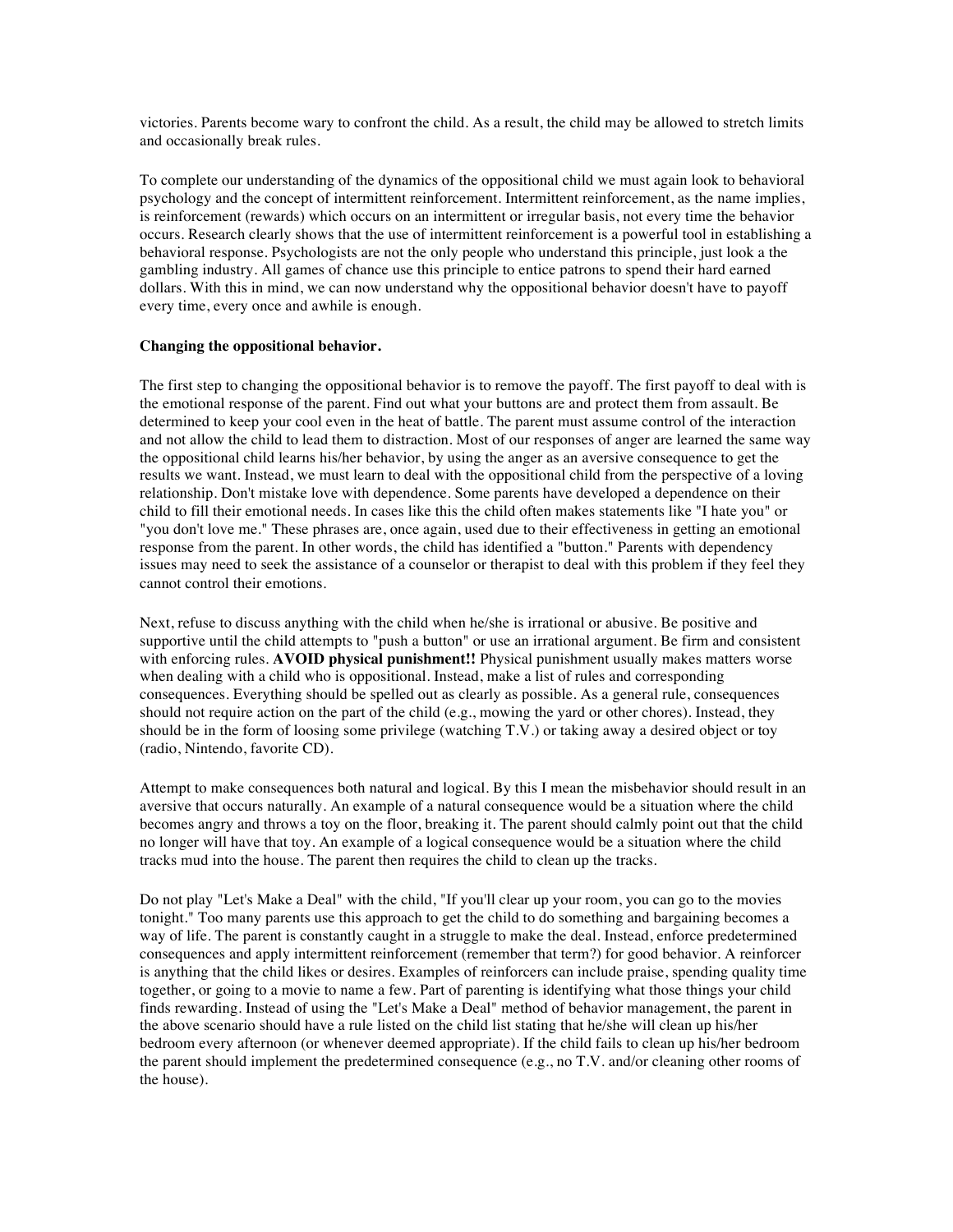## **"I don't care!"**

This is what almost every parent tells me their children will say to them when I explain the need to use consequences for misbehavior. Trust me (famous last words, right?), this is another "push the button" tactic. The firm and consistent application of aversive consequences coupled with liberal doses of love and positive reinforcement will wear them down and they will care.

## **Be careful of what you ask**

Once you have issued a rule or instruction, you shouldn't back down. The primary rule is that the child must obey the parent - that means you! Asking children to do something means that if they don't, you are going to have to apply the consequences. Make certain your order makes sense, is necessary, and is something the child can accomplish. Try placing your orders in the form of a request and use the magic words, please and thank you. Always attempt to convey respect and concern for the child's feelings. Remember, much of the way children interact comes from modeling parent behavior. Make certain the consequence is appropriate for the infraction. Be reasonable! Don't restrict the child to the house for three months because he/she made a phone call after hours.

## **Parental Cooperation**

In two parent households, BOTH parents must agree, be involved and committed to making the necessary changes involved in dealing with the oppositional child.

#### **Remain calm and in control.**

Issue consequences for misbehavior when your certain you feel calm and have control of your emotions. Many times it is best to wait and issue punishment sometime after you have become aware of the behavior. This allows for both the parents and the child to calm down and rationally deal with the problem. Tell the child that you are aware of the misbehavior and will deal with it later. If, when issuing the punishment, the oppositional child attempts to distract you with an argument, apply a 5 or 10 minute time-out to give them a chance to calm down. Explain to them the reason for the punishment. Be firm, fair, and remain calm.

## **Warning:**

Increased negative interaction can interfere with a loving relationship. The oppositional child child can cause a parent to be torn between feelings of intense love and hate. Remember that you love your child but hate the behavior. Separate the two and deal with each. I've already outlined how to deal with the behavior. Next, let's talk about dealing with the child.

It is of utmost importance that parents put effort (a lot of effort) into nurturing the relationship they have with their child. I like to use the analogy of a gardener trying to raise a flower garden. Simply pulling the weeds is not enough. The gardener must water, feed, and provide a protected environment to achieve the desired result. Time, effort, and great patience must be put into the garden. Positive feedback and physical affection are needed to develop the oppositional child into a child who is responsive. Regularly tell the child what they are doing right. NEVER use the phrase, "Your a bad boy/girl." This sets up an expectation that the child may feel obligated to meet. Instead make the child feel as if any misbehavior on their part is inconsistent with who they are. Say, "What you did was wrong and I can't understand why a smart/good/wonderful kid like you would do that."

#### **Noncontingent Spontaneous Rewards:**

The word contingent means that something is given only if a certain act/behavior is first carried out. So, Noncontingent Spontaneous Rewards means that rewards are given for no reason at all. The child doesn't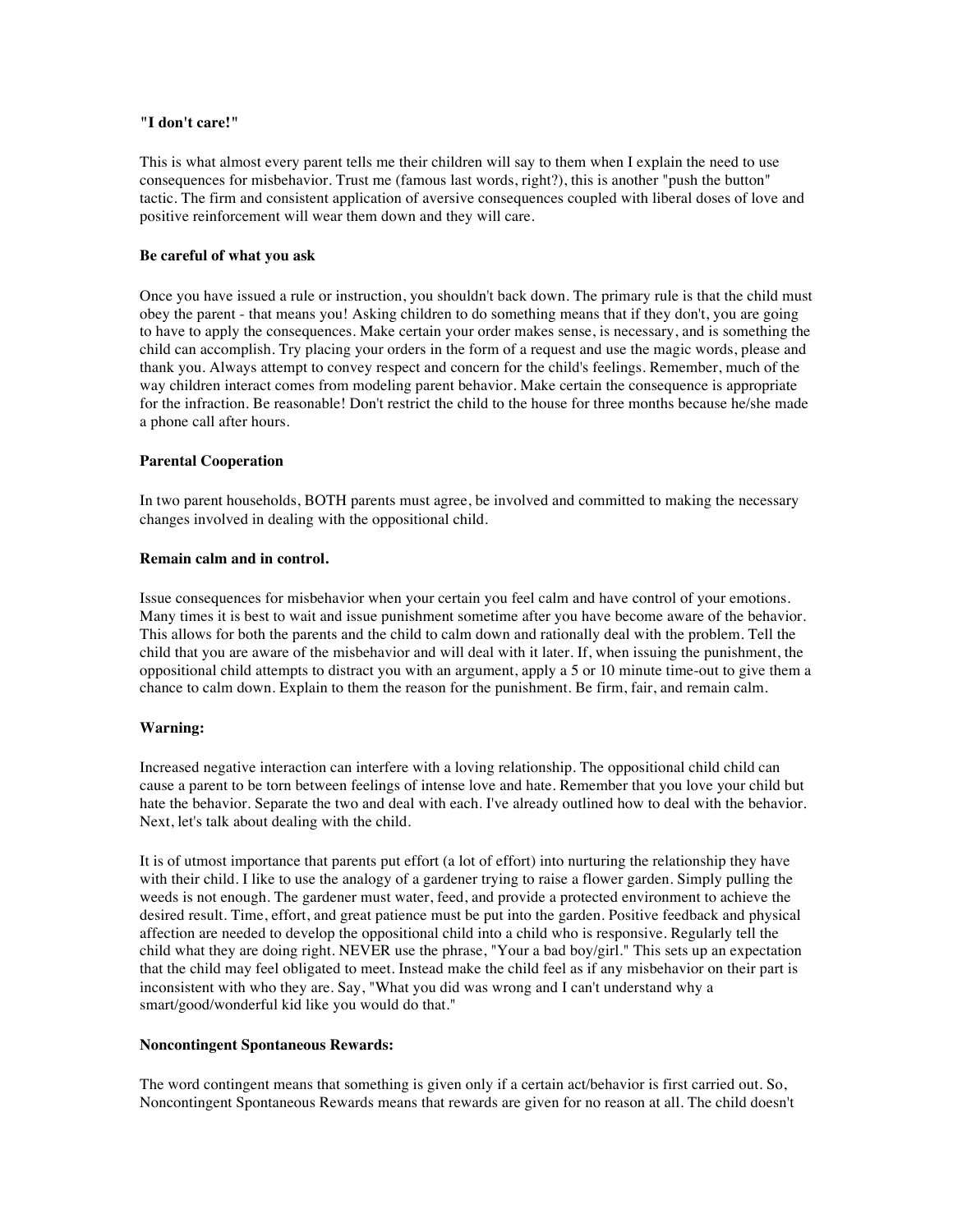have to do anything to get them, they just happen for no reason. Spontaneously take your child to a park, movie, zoo, or for a walk. Walk in the door after work with a small toy, comic book, or some candy.

### **Tell them they're loved.**

At least four times a day!! You don't even have to say "I love you" every single time. I overheard a friend of mine tell his little boy, "You light up my world." The boy's eyes brightened when he heard this and he ran and hugged my friend. What a great return for such a small investment (Wall Street eat your heart out). I heard another friend tell her daughter, "I love you more than butterflies." The little girl giggled and said, "Me too." The key is to let your child know that he is loved and is important.

Never allow the child to think that he/she is not loved because of their behavior. Love must be constant and enduring.

#### **Build their self-esteem**

Self-esteem and self-confidence are important factors in the development and prevention of oppositional behavior. Children who are confident in themselves are less likely to feel threatened and become angry during a disagreement. I tell parents to try to avoid criticism and focus most on the things their child is doing right. This builds self-esteem in the child and makes her more willing to achieve goals. Support your child's interests and help her gain mastery in something.

#### **Spend time with your child.**

Learn how to play Nintendo. Play with Barbies. Color pictures. Play a game. Give a cooking lesson. Ride bikes. Take a walk. Go bird watching. Thumb wrestle. Play pattycake. Jump rope. Do a puzzle. Make a model. Fly a kite. Play catch. Shoot hoops. Look at clouds/stars. Do something that they want to do.

## **Talk with your child, but mostly listen.**

Listen to your child and take what they have to say seriously. Spend time listening to them about their day and withhold any negative or critical comments.

## **Don't sweat the small stuff.**

Kids are people too. Your child will make mistakes or behavior in ways which you may not agree. You must ask yourself whether or not intervention is warranted. Some parents think children needs to be like themselves and make the same decisions. This is far from the case and most often not the case at all. Allow the child to develop her own personality and way of dealing with the world. Many of the mistakes kids make carry their own consequences (natural consequences) that are sufficient.

#### **Don't expect miracles.**

Odds are things will get worse before they get better. The oppositional child has well learned and established ways of interacting with you and change will not happen quickly or easily. The child will attempt to hang on to their previously successful behavior. The child may become increasingly frustrated when parents change the effectiveness of his/her oppositional attempts. Have patience and be persistent, as well as consistent, in removing the oppositional payoff.

#### **The continuum of opposition**

#### **Mild Moderate Severe**